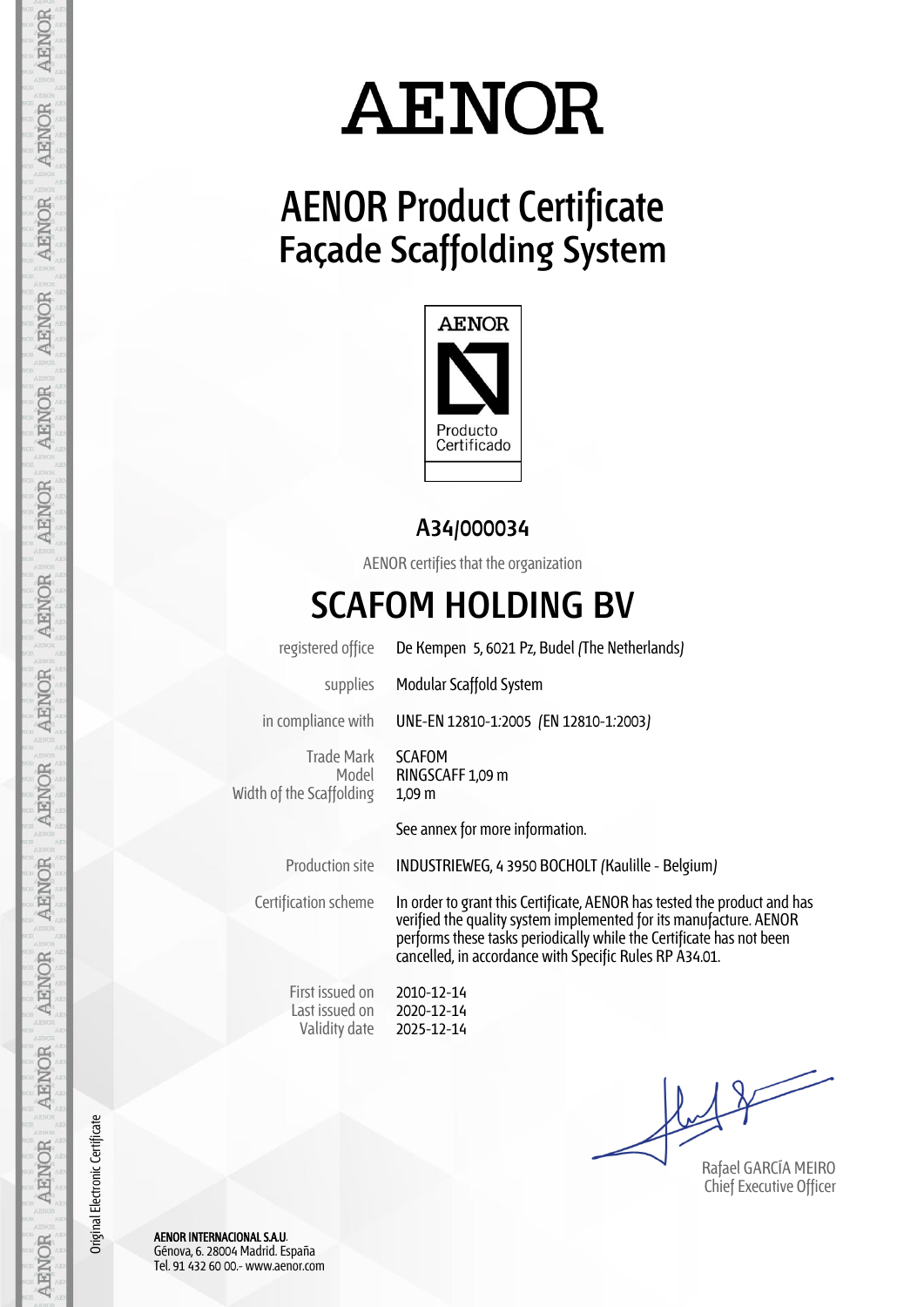## **AENOR Product Certificate Façade Scaffolding System**

**A34/000034**

#### **Annex to Certificate**

Model Width of the Scaffolding

Trade Mark SCAFOM RINGSCAFF 1,09 m 1,09 m

| <b>Platform-Platform Class</b> | Model Class (The model class depends on the<br>platform with which it is equipped) |
|--------------------------------|------------------------------------------------------------------------------------|
| E04RS0090 - Class 5            | Class 5                                                                            |
| EO4RS0100 - Class 5            | Class 5                                                                            |
| E04RS1058 - Class 5            | Class 5                                                                            |

| Element                                        | Reference |
|------------------------------------------------|-----------|
| COUPLER-BOLT-SWIVEL CLASS B - P43. SW 22       | E04AA0285 |
| COUPLER-BOLT-RIGHT ANGLE CLASS BB - P42. SW 22 | E04AA0176 |
| RINGSCAFF BASE JACK L=600 RD 38x8              | E02RS0005 |
| RINGSCAFF BASE JACK L=780 RD 38x8              | E02RS0002 |
| RINGSCAFF BASE COLLAR                          | E04RS0002 |
| RINSCAFF STANDARD WITH SPIGOT 0,5M             | E04RS0005 |
| RINSCAFF STANDARD WITH SPIGOT 1,0M             | E04RS0030 |
| RINSCAFF STANDARD WITH SPIGOT 1,5M             | E04RS0055 |
| RINSCAFF STANDARD WITH SPIGOT 2,0M             | E04RS0071 |
| RINSCAFF STANDARD WITH SPIGOT 2,5M             | E04RS0225 |
| RINSCAFF STANDARD WITH SPIGOT 3,0M             | E04RS0096 |
| RINSCAFF STANDARD WITH SPIGOT 4,0M             | E04RS0107 |
| RINSCAFF LEDGER 0,390M                         | EO4RS0505 |
| RINSCAFF LEDGER 0,732M                         | E04RS0011 |
| RINSCAFF LEDGER 1,088M                         | EO4RS0033 |
| RINSCAFF LEDGER 1,400M                         | EO4RS0047 |
| RINSCAFF LEDGER 1,572M                         | EO4RS0058 |
| RINSCAFF LEDGER 2,072M                         | E04RS0074 |

| First issued on | 2010-12-14 |
|-----------------|------------|
| Last issued on  | 2020-12-14 |
| Validity date   | 2025-12-14 |

AENOR INTERNACIONAL S.A.U. Génova, 6. 28004 Madrid. España Tel. 91 432 60 00.- www.aenor.com

Original Electronic Certificate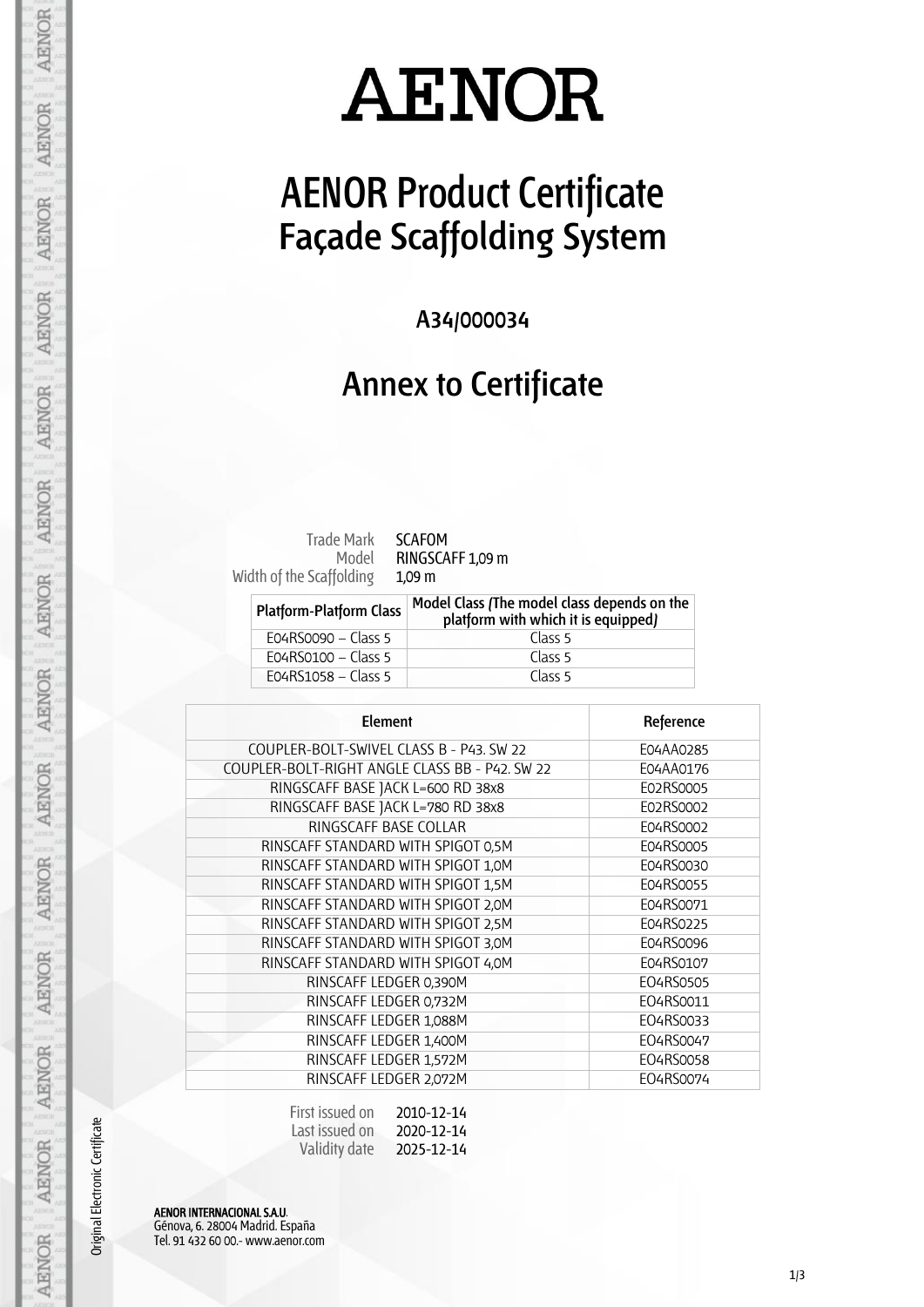## **AENOR Product Certificate Façade Scaffolding System**

**A34/000034**

### **Annex to Certificate**

| Element                                    | Reference |
|--------------------------------------------|-----------|
| RINSCAFF LEDGER 2,572M                     | EO4RS0086 |
| RINSCAFF LEDGER 3,072M                     | EO4RS0099 |
| RINSCAFF VERTICAL BRACE 1,088M x 1,0M      | EO4RS0328 |
| RINSCAFF VERTICAL BRACE 1,400M x 1,0M      | EO4RS0329 |
| RINSCAFF VERTICAL BRACE 1,572M x 1,0M      | EO4RS0330 |
| RINSCAFF VERTICAL BRACE 2,072M x 1,0M      | EO4RS0331 |
| RINSCAFF VERTICAL BRACE 2,572M x 1,0M      | EO4RS0332 |
| RINSCAFF VERTICAL BRACE 3,072M x 1,0M      | EO4RS0333 |
| RINSCAFF VERTICAL BRACE 0,732M x 1,5M      | EO4RS0319 |
| RINSCAFF VERTICAL BRACE 1,088M x 1,5M      | EO4RS0334 |
| RINSCAFF VERTICAL BRACE 1,400M x 1,5M      | EO4RS0320 |
| RINSCAFF VERTICAL BRACE 1,572M x 1,5M      | EO4RS0335 |
| RINSCAFF VERTICAL BRACE 2,072M x 1,5M      | EO4RS0336 |
| RINSCAFF VERTICAL BRACE 2,572M x 1,5M      | EO4RS0337 |
| RINSCAFF VERTICAL BRACE 3,072M x 1,5M      | EO4RS0338 |
| RINSCAFF VERTICAL BRACE 0,732M x 2,0M      | EO4RS0017 |
| RINSCAFF VERTICAL BRACE 1,088M x 2,0M      | EO4RS0038 |
| RINSCAFF VERTICAL BRACE 1,400M x 2,0M      | EO4RS0051 |
| RINSCAFF VERTICAL BRACE 1,572M x 2,0M      | EO4RS0065 |
| RINSCAFF VERTICAL BRACE 2,072M x 2,0M      | EO4RS0077 |
| RINSCAFF VERTICAL BRACE 2,572M x 2,0M      | EO4RS0092 |
| RINSCAFF VERTICAL BRACE 3,072M x 2,0M      | EO4RS0102 |
| RINGSCAFF STEEL PLANK 0,317M x 0,732M TUBE | E04RS0021 |
| RINGSCAFF STEEL PLANK 0,317M x 1,088M TUBE | E04RS0040 |
| RINGSCAFF STEEL PLANK 0,317M x 1,572M TUBE | E04RS0063 |
| RINGSCAFF STEEL PLANK 0,317M x 2,072M TUBE | E04RS0075 |
| RINGSCAFF STEEL PLANK 0,317M x 2,572M TUBE | E04RS0090 |
| RINGSCAFF STEEL PLANK 0,317M x 3,072M TUBE | E04RS0100 |
| First issued on<br>2010-12-14              |           |
| $l$ acticcuad on $2020.121$                |           |

| Last issued on | 2020-12-14 |
|----------------|------------|
| Validity date  | 2025-12-14 |

AENOR INTERNACIONAL S.A.U. Génova, 6. 28004 Madrid. España Tel. 91 432 60 00.- www.aenor.com

Original Electronic Certificate

**AENOR** 

**AENOR** 

**AENOR** 

**AENOR** 

**AENOR** 

**AENOR** 

**AENOR** 

**AENOR** 

**AENOR** 

AENOR

**AENOR** 

AENOR

AENOR

**AENOR**